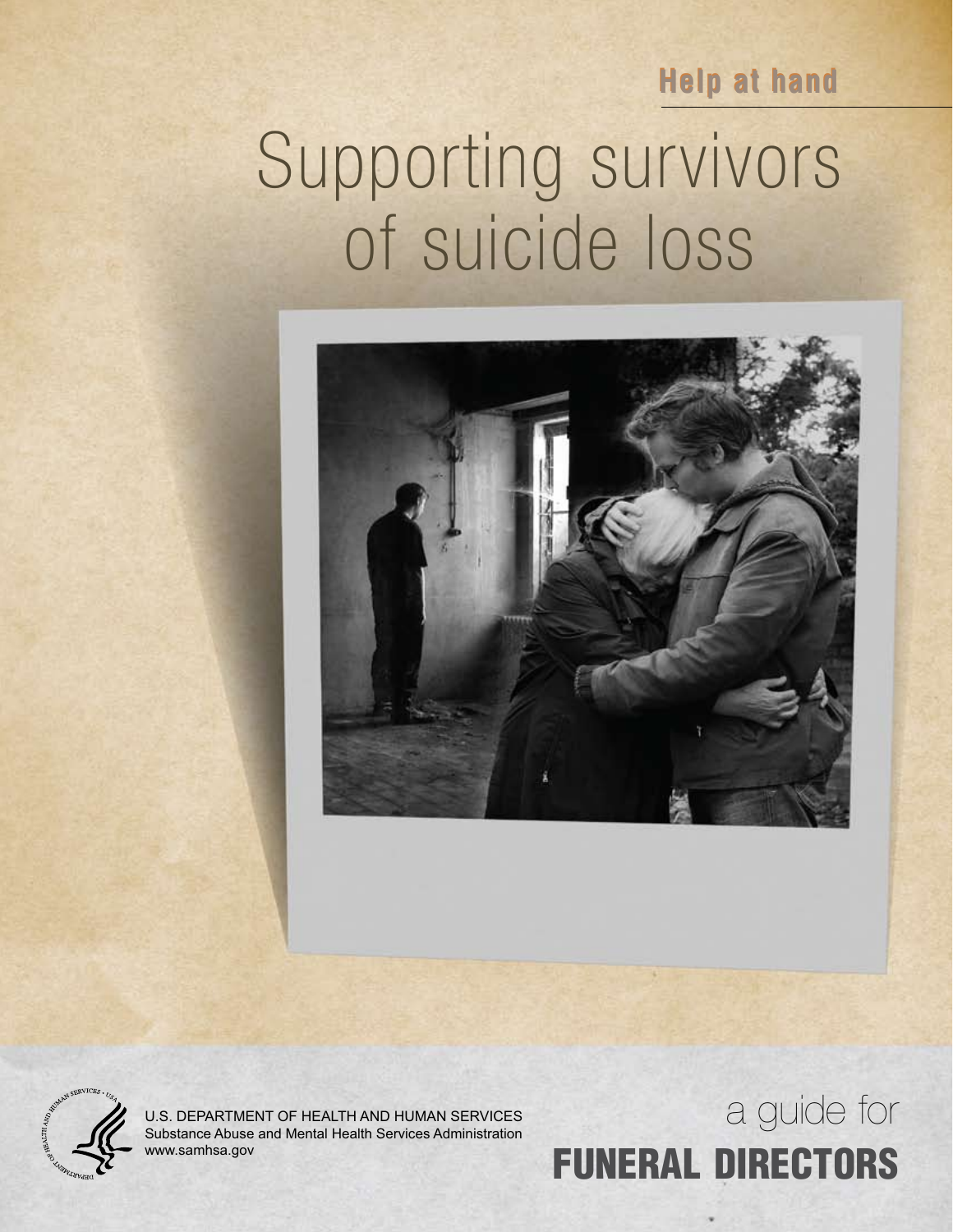#### **Acknowledgements**

This guide was funded by the Suicide Prevention Resource Center, which is supported by the Substance Abuse and Mental Health Services Administration, U.S. Department of Health and Human Services (Grant No. 1 U79SM57392-03).

#### **Disclaimer**

The views, opinions, and content of this publication are those of the author and do not necessarily reflect the views, opinions, or policies of the Substance Abuse and Mental Health Services Administration or the U.S. Department of Health and Human Services.

#### Public Domain Notice

All material appearing in this publication is in the public domain and may be reproduced or copied without permission from SAMHSA or the Center for Mental Health Services. Citation of the source is appreciated. This publication may not be reproduced or distributed for a fee without the specific, written authorization of the Office of Communications, SAMHSA, HHS.

#### Electronic Access and Copies of Publication

This publication may be downloaded or ordered at http://www.samhsa.gov/shin. Or, please call SAMHSA's Health Information Network at 1-877-SAMHSA-7 (1-877-726-4727).

#### Recommended Citation

Center for Mental Health Services. (2008). Supporting Survivors of Suicide Loss: A Guide for Funeral Directors. (SMA 09-4375; CMHS-SVP-0194). Rockville, MD: Substance Abuse and Mental Health Services Administration. U.S. Department of Health and Human Services.

Originating Office Substance Abuse and Mental Health Services Administration 1 Choke Cherry Road Rockville, MD 20857

SMA 09-4375; CMHS-SVP-0194 Printed February 2009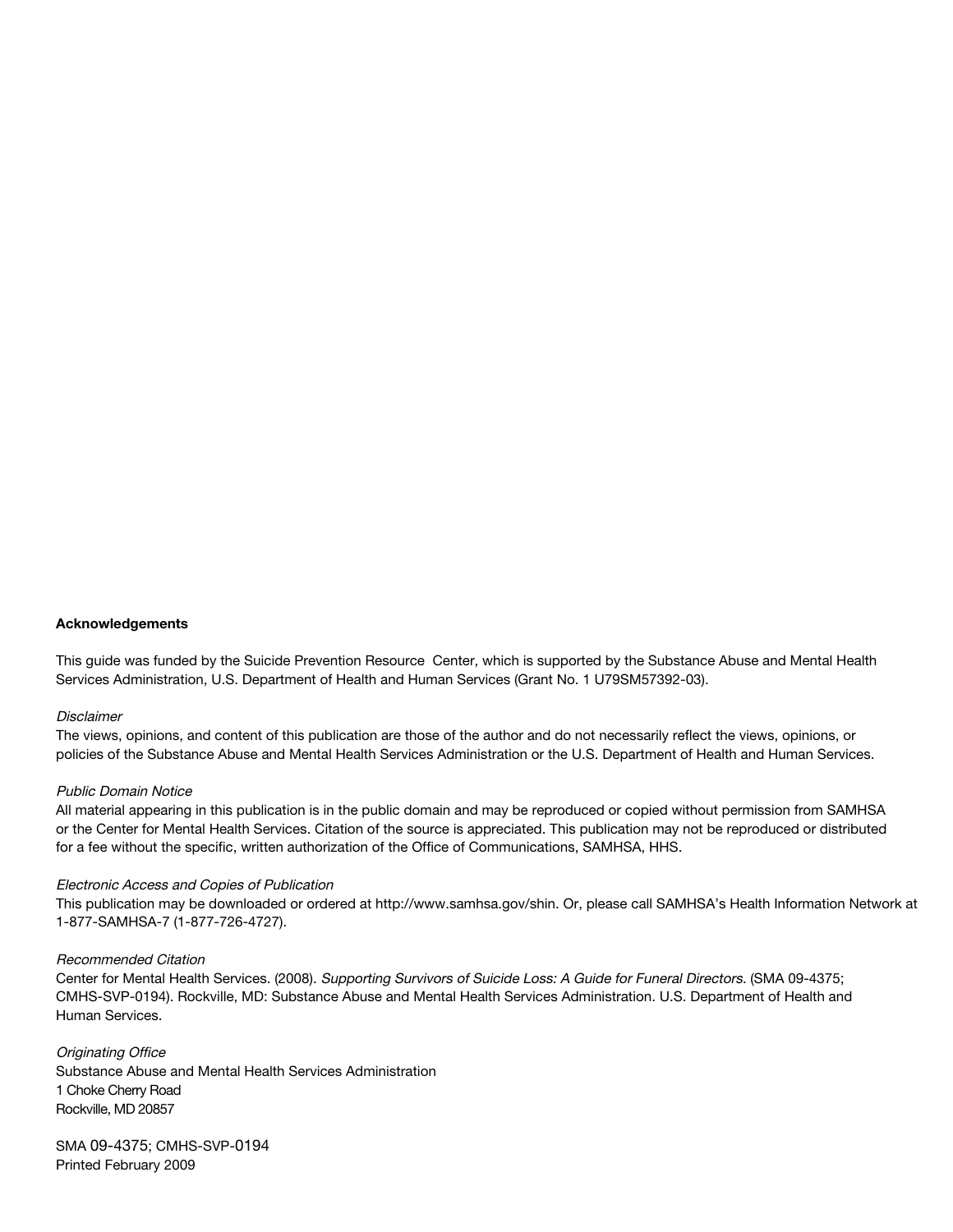## The anguish is a palpable pain in my heart, so profound that it's a physical ache." "<br>"

A father, speaking of the suicide loss seven years prior of his only child, an 18-year-old son

# What's Inside

DEATH BY SUICIDE: What's different? SUDDEN LOSS: What survivors feel

STIGMA OF SUICIDE: Subtle messages 6 THE MILLION STATE OF STATE SECONDS<br>TURBULENT EMOTIONS OF SUICIDE LOSS

> [CALMING THE STORM: Showing sensitivity](#page-8-0)  to complex needs of survivors ILLS THAT CAN ACCOMPANY SUICIDE LOSS

FREQUENTLY ASKED QUESTIONS: About [suicide loss and its immediate aftermath](#page-10-0) 

**13** COMPASSION FATIGUE<br>and foremost<br>and foremost [Tending to those in need—yourself first](#page-13-0)  and foremost

**14** RESOURCES<br>
enhanced se [Boosting your value through](#page-14-0)  enhanced services

8

10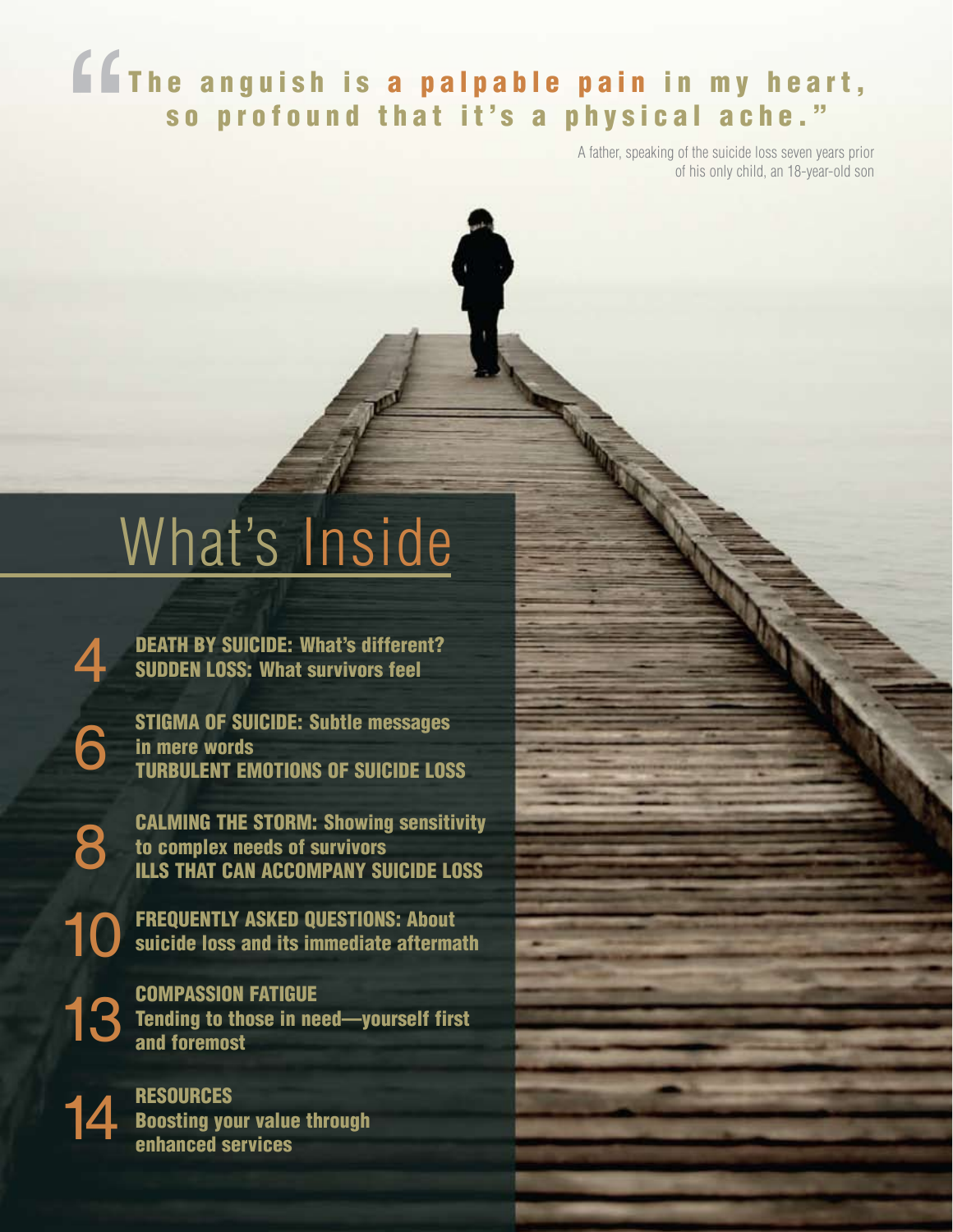## **FUNERAL DIRECTORS AS LIFESAVERS**

a message from national leaders in suicide prevention

Funeral directors and the funeral services industry serve as a vital line of first<br>response to those impacted by the profound and crippling effects of suicide<br>loss.<br>That's because suicide claims 80 percent more lives each response to those impacted by the profound and crippling effects of suicide loss.

That's because suicide claims 80 percent more lives each year in our country than homicide. These 32,000 self-inflicted deaths leave behind much more. Research shows that those closest to someone who dies by suicide are themselves vulnerable to self-harm through substance use disorders and violence that can be self-inflicted—and culminate in suicide (Centers for Disease Control and Prevention, 2009).

Because of its profound impact on our nation and its citizens, suicide has recently been identified as a major public health threat, much like diabetes or heart disease. And in that vein, it has received significant attention at the federal level, culminating in the 2001 National Strategy for Suicide Prevention issued by the U.S. Surgeon General.

**Our National Strategy positions suicide as it should be—a tragedy that can be prevented in many cases. Lives can be saved if the right people, equipped with the right knowledge, intervene at the right time.** 

Our National Strategy positions suicide as it should be—a tragedy that can be prevented in many cases. Lives can be saved if the right people, equipped with the right knowledge, intervene at the right time.

This is where funeral directors come into play. In your close role with survivors of suicide loss in the immediate aftermath, you play a vital and powerful role. And in partnership with other early responders, including clergy and law enforcement, you can lessen the leveling blow that families are dealt when they lose a loved one to suicide. It's in this role that we applaud you and the vital work that you do in helping prevent suicide in our country and communities.

We, SPAN USA and SPRC, have collaboratively partnered to produce and disseminate this guide. We hope it proves helpful.

JERRY REED, Ph.D., M.S.W. Executive Director Suicide Prevention Action Network USA (SPAN USA)

LLOYD POTTER, Ph.D., M.P.H. **Director** Suicide Prevention Resource Center (SPRC)

#### **OBJECTIVE 2.3**

Increase the number of national professional, voluntary, and other groups that integrate suicide prevention activities into their ongoing programs and activities.

#### **OBJECTIVE 7.5**

Increase the proportion of those who provide key services to suicide survivors who have received training that addresses their own exposure to suicide and the unique needs of suicide survivors.

**—U.S. NATIONAL STRATEGY FOR SUICIDE PREVENTION, 2001**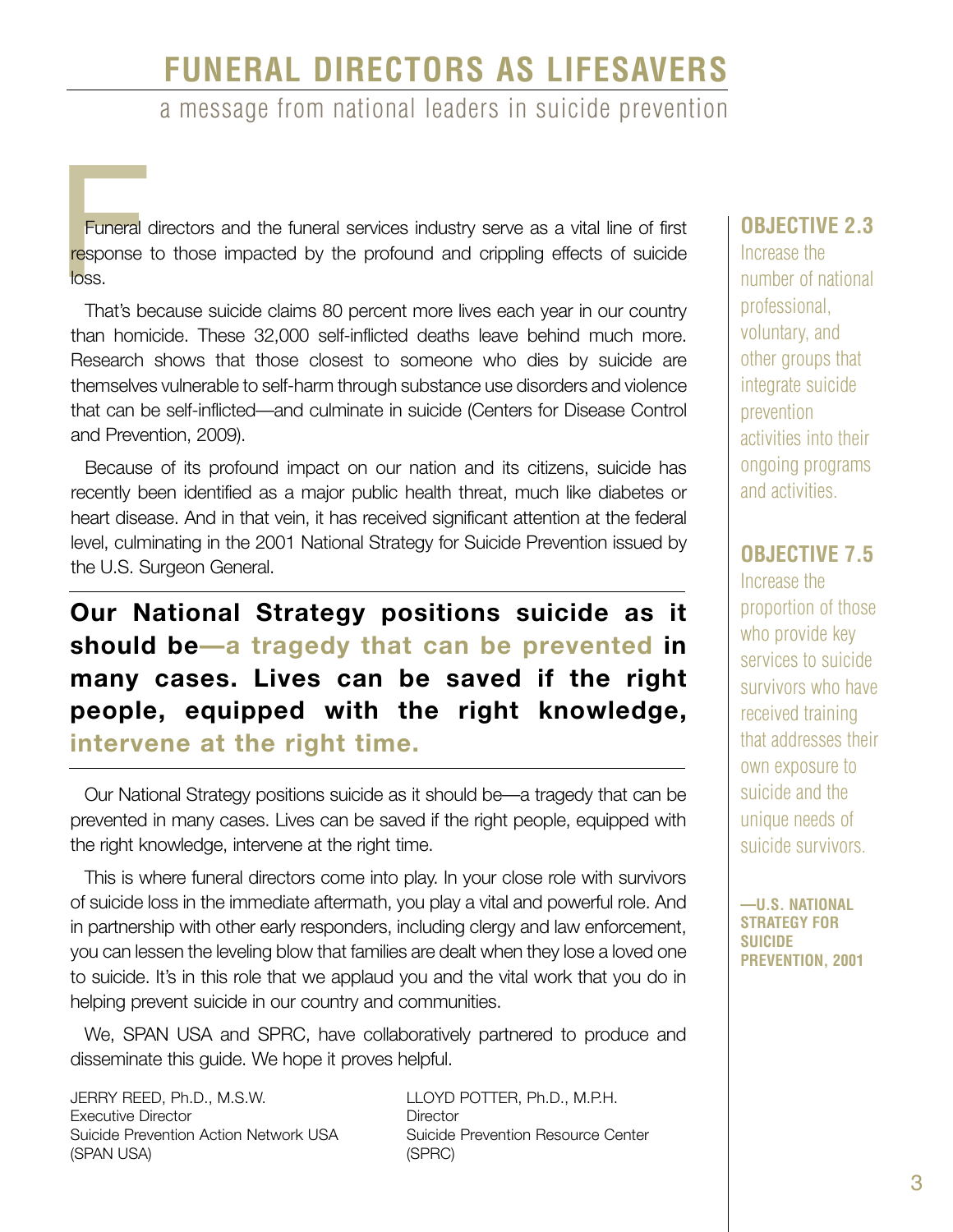<span id="page-4-0"></span>

## **DEATH BY SUICIDE**

what's different?

"I was too hard on her."

"My love wasn't enough to keep him here."

"What did I do to make her leave me?"

"I should have seen something was horribly wrong."

The end of life can come by many means. But suicide is the most complicated for those left behind. Why?

The end<br>for those I<br>Suicide<br>but so is Suicide is violent, but so is homicide. It's swift and doesn't leave time for closure, but so is a fatal car crash. Death by suicide can encompass all these characteristics.

Where suicide differs from other deaths is inherent in the act. Suicide is a deliberate end to life that most of us could not consider. It doesn't seem possible that someone could engage in such behavior. Could life be so bad someone could extinguish it forever?

Perhaps answers lie in what can bring someone to the brink of suicide. Research has shown that about 60 percent of youth and about 90 percent of adults who die by suicide had a mental illness and/or alcohol or substance use disorder (Brent, Baugher, Bridge, Chen, & Chiappetta, 1999).

The problem is, these disorders often go unrecognized or untreated. People may grapple with explosive anger, anxiety attacks, debilitating depression or mood swings, but they, and those close to them, may not recognize these behaviors as treatable or changeable.

Also, alcoholism and/or substance use disorders and other addictions are often present in those who die by suicide and who use these substances to selfmedicate what's been called the unrelenting "psychache" they feel.

Bottom line? People who die by suicide don't necessarily want to die. On the contrary, they feel they must end the intense and ongoing pain of living.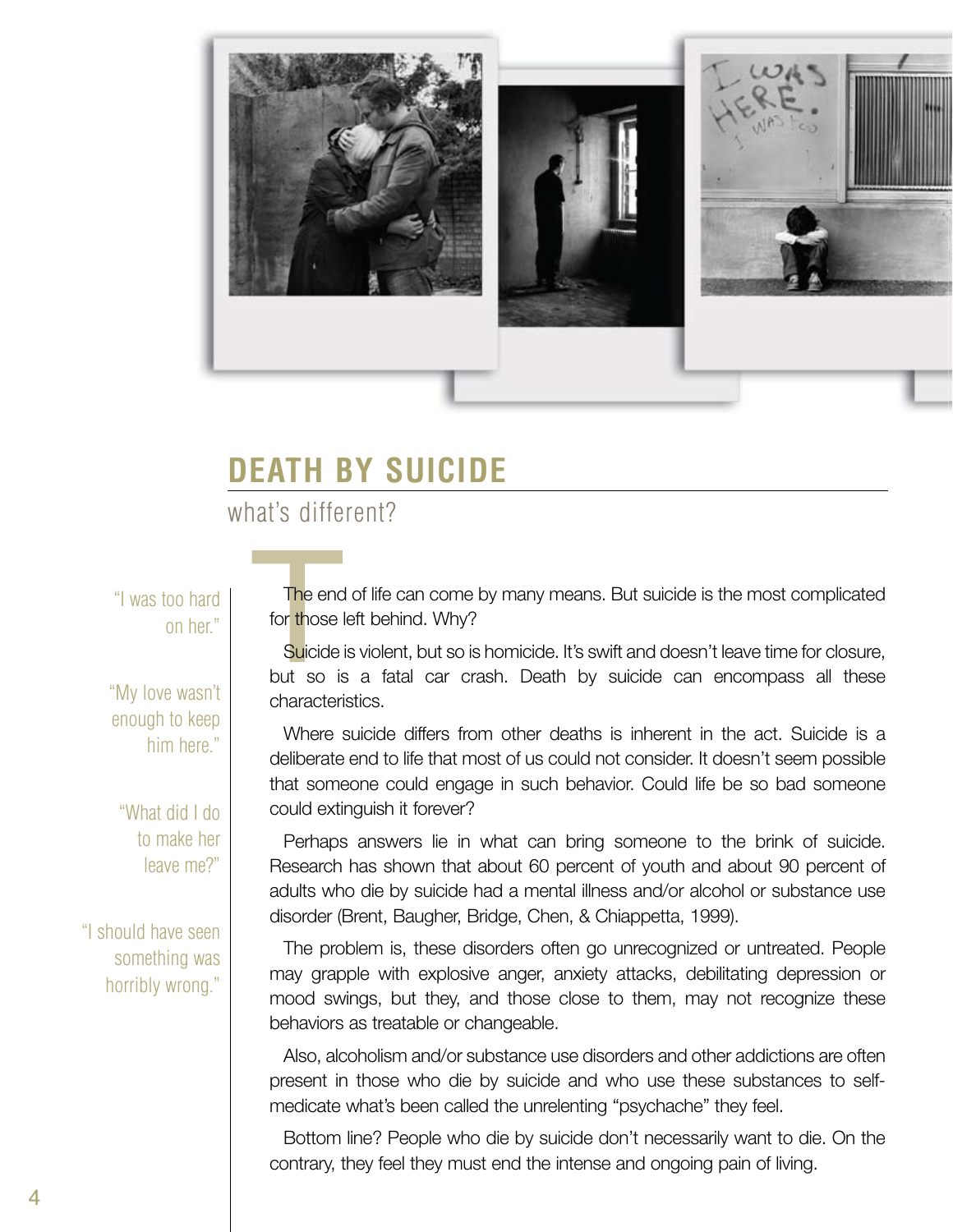

## **SUDDEN LOSS**

what survivors feel

Death of a<br>those closes<br>profound ar<br>"survivors" of<br>in the days to Death of a loved one by suicide can be jolting and unforgiving. The impact on those closest to the deceased—parent, sibling, spouse, child, friend—can be profound and long lasting. People close to the deceased are known as "survivors" of suicide loss. It may be challenging for survivors to cope and function in the days to come. They may compartmentalize their grief and keep it in a place deep within themselves. Most are changed by such a traumatic death.

Questions can preoccupy survivors of suicide loss. These questions may be incessant, and can be part of coping with suicide loss. They can lead survivors to assume guilt in bearing responsibility for another's death. This level of responsibility—perceived or actual—is often not as common when death comes about by other means.

When someone fails to recognize potential for suicide in one closest to them, they feel exposed and vulnerable to their core. Feelings of incompetence in other aspects of their lives may rise to the surface. These perceptions of self, while often distorted, can be intensified by societal response to suicide, and the stigma it brings.

"What did you miss?" "What a coward." "How could he do this to you?" "What a waste." These comments may be heard in the halls of your funeral home. They may be spoken with an overtone of concern for the bereaved, yet they signal stigma and shame. Comments such as these intensify the grief and guilt already burdened upon the bereaved by the abrupt loss of their loved one.

"If I couldn't see that he might kill himself, how can I be competent at my work? In my relationships? I failed him because I'm blind to the really important things. And that doesn't bode well for me in any aspect of my life."

#### **—AS STATED BY A SURVIVOR OF SUICIDE LOSS**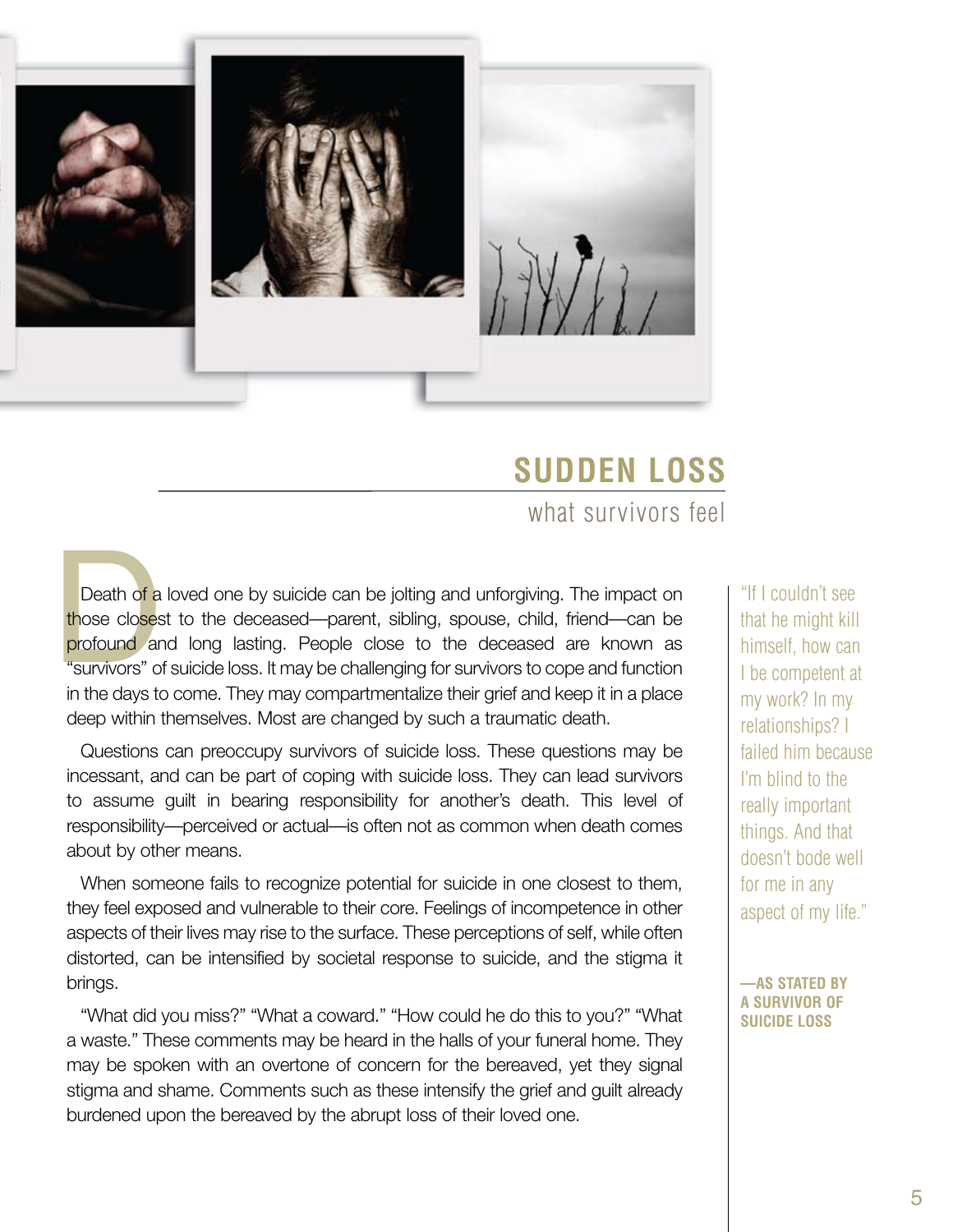## **STIGMA OF SUICIDE**

subtle messages in mere words

#### <span id="page-6-0"></span>**SUICIDE: A SIN?**

Some view suicide as a sin, one that may condemn a person. The anguish that can precede suicide is incomprehensible to most of us. Prior to death, the deceased's judgment may be clouded by mental illness, alcohol or tunnel vision that can distort rational thought. In recent years many faith communities have come to accept suicide as the tragic outcome of mental illness. Yet many in society still consider suicide as a sin, thus perpetuating this stigmatizing view of an act that is frequently based in mental illness.

Few issues in society are as stigma laden as suicide. This stigma is intensified,<br>say experts, by language commonly used to describe suicidal people and<br>gestures. Experts suggest choosing words with care when talking with say experts, by language commonly used to describe suicidal people and gestures. Experts suggest choosing words with care when talking with those who have had a loss to suicide to minimize stigma. Consider the following:

#### "She committed suicide."

The word "commit" implies something morally wrong, as in the religious concept of committing a sin or crime. Yet research shows that about 60 percent of youth and about 90 percent of adults who die by suicide have an underlying mental and/or alcohol or substance use disorder that is not their fault, just as cancer or heart disease is not the fault of those who die from these illnesses (Brent, Baugher, Bridge, Chen, & Chiappetta, 1999).

#### better<br>choice "She completed suicide" or "She died by suicide."

#### "He attempted suicide before he succeeded."

We succeed at good things in life—education, relationships, skills and hobbies. So to say someone "succeeded" at killing themselves is inappropriate in its positive implications for a tragic act.

#### better<br>choice "He died by suicide after a prior attempt."

#### "Sometimes people make poor choices."

We wouldn't say that someone who died from cancer made poor choices. The same goes for suicide. Research has shown that people who die by suicide see no other way. Many do not want to die, but succumb to the excruciating pain of living. To them, in the midst of mental illness or overwhelming anxiety, loss or hopelessness, the decision to die is not about "choice" but escaping pain. To call suicide a choice—and a poor one at that—minimizes the extreme suffering that preceded it.

## better<br>choice

#### "Life is so unfair."

#### "What a waste. How selfish of him."

Many people who die by suicide may have struggled against incredible odds, perhaps for years. Their last act may seem a response to an emotional blow—job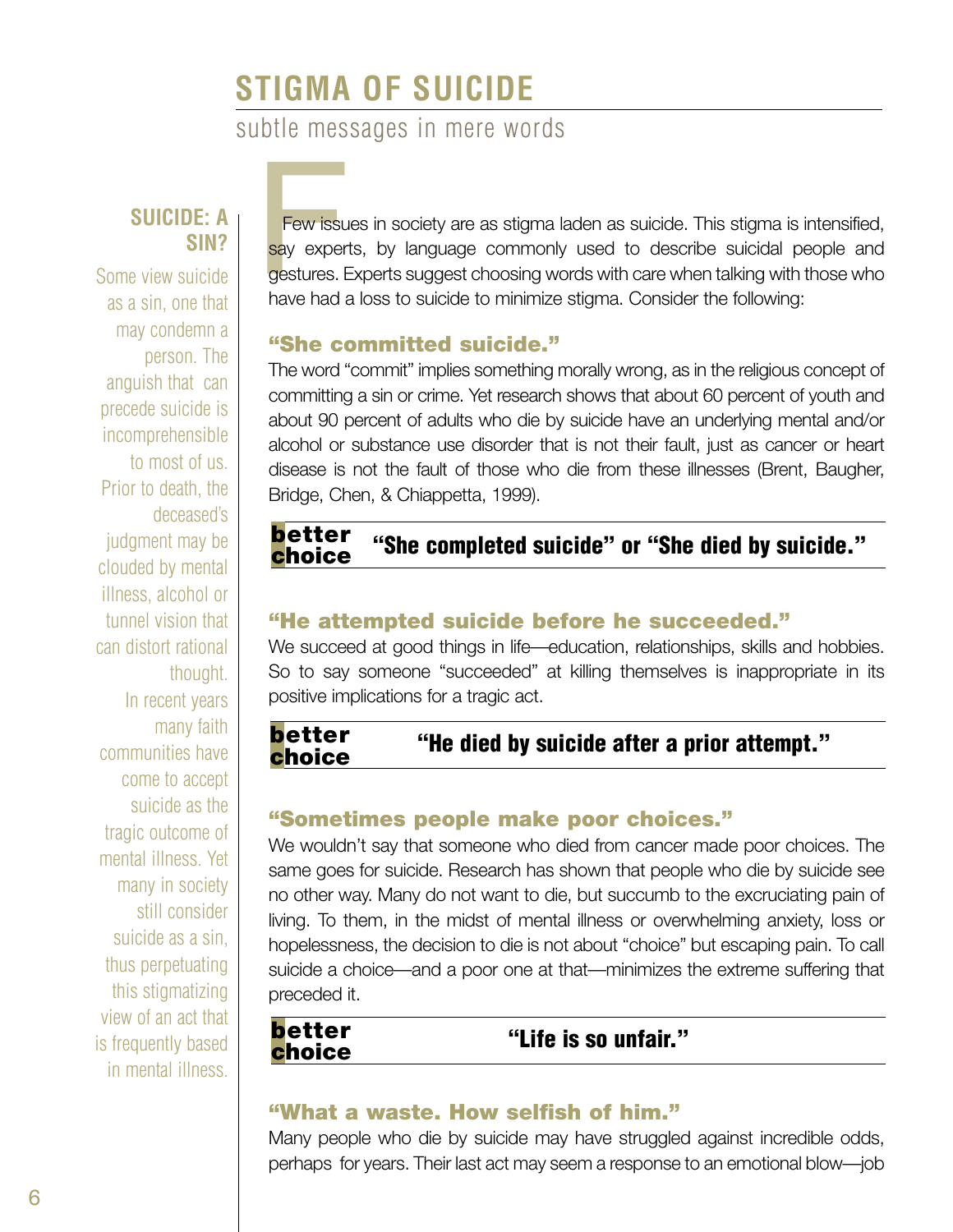## **TURBULENT EMOTIONS OF SUICIDE LOSS**

As after other deaths, those left in the wake of suicide feel a multitude of emotions such as denial, fear, anger and abandonment. Suicide can heighten these feelings or bring others such as:

loss, end of a relationship, health diagnosis, brush with the law. Yet for many, an underlying mental or alcohol and/or substance use disorder has made them vulnerable to suicide. These disorders can bring distress, anguish and despair. To call suicide a waste or a selfish act makes light of the complexity of this loss and events leading up to it.

## better<br>choice

#### "What a tragedy."

#### "Don't feel guilty. You did all you could."

Telling survivors of suicide loss not to feel guilty can be futile, no matter how good your intentions. Moreover, your efforts to ease survivors' guilt can run counter to their instincts. Loved ones may think they have not done all they could for the person who died by suicide. They may need to work though those feelings on their own or with a mental-health professional. Telling survivors not to feel the guilt they're already experiencing may make them feel worse, because their feelings are being dismissed or diminished, not acknowledged and accepted by others. Instead, giving survivors permission to be where they're emotionally at can be a gift.

#### better<br>choice "I'm here to support you wherever you are at."





#### **anguish**

"I feel a palpable pain in my heart, so profound that it's a physical ache."

#### **guilt**

"If only I would have not gone to work that day, he would still be alive."

## **betrayal**

"We were supposed to be in this together be there for one another. But she abandoned me to deal with the awful aftermath of all this."

## **relief**

"Living with him was so hard. I have a sense of relief that he isn't suffering anymore, but I feel incredibly guilty about being relieved that he's dead."

#### **incompetence**

"I'm supposed to protect my loved ones. But she wanted out so bad that I couldn't even protect her from herself."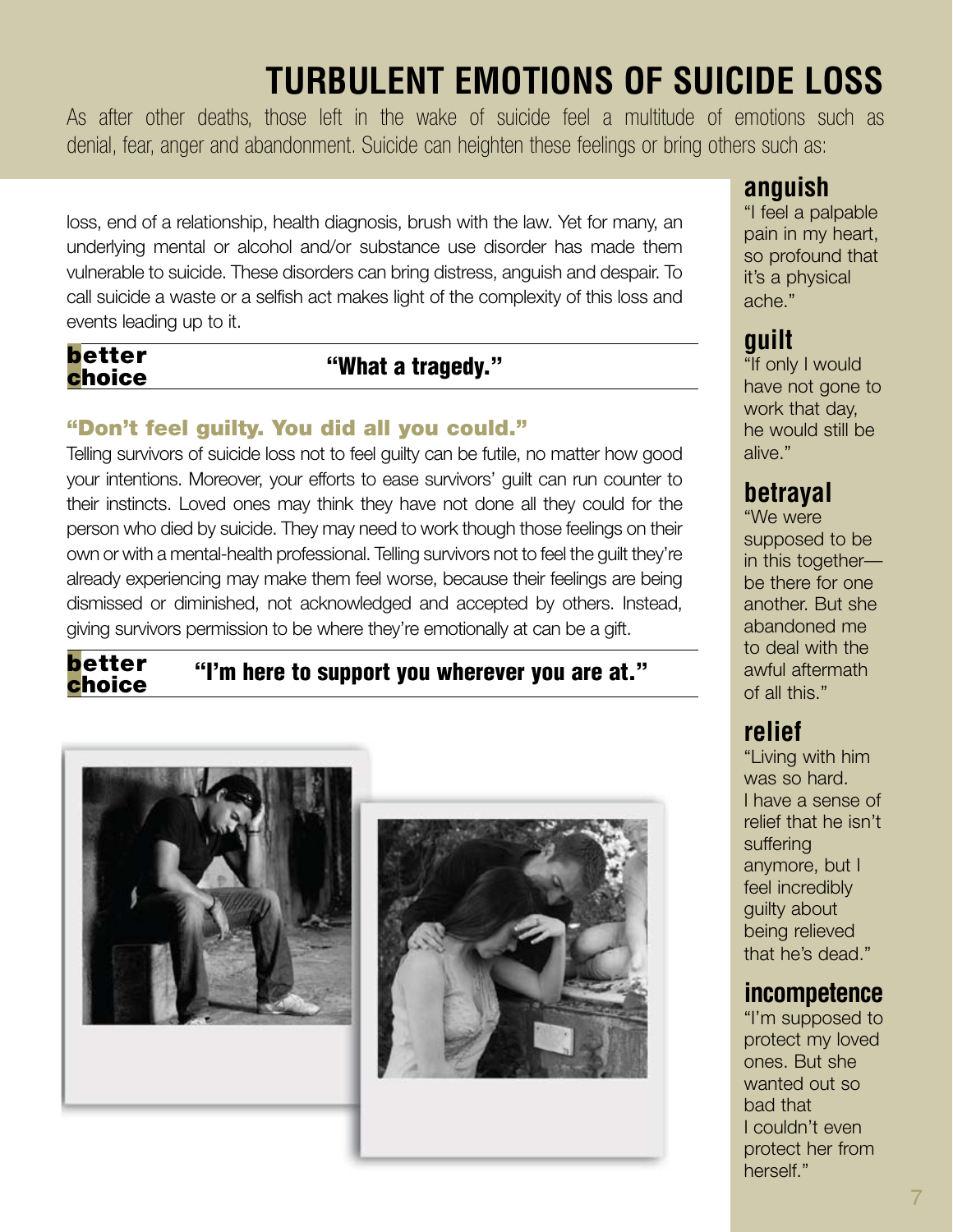## **CALMING THE STORM**

#### showing sensitivity to complex needs of survivors

#### <span id="page-8-0"></span>**ILLS THAT CAN ACCOMPANY SUICIDE LOSS**

**Exhaustion** 

**Migraines** 

Post-traumatic stress disorder Memory problems **Colitis** Alcoholism

Sleep problems

Anxiety

Crying spells

Heart trouble

Fear of being alone

Ulcers

Difficulty with relationships

Clinical depression Thoughts of suicide How funeral directors interact with survivors of suicide loss can affect<br>survivors' stress levels immediately following the death and in days and months<br>to come. Showing sensitivity in your interactions with survivors can survivors' stress levels immediately following the death and in days and months to come. Showing sensitivity in your interactions with survivors can lessen feelings of stigma or shame they may already be experiencing. Consider the following when dealing with survivors:

#### PALLBEARERS: Choose with care

Those closest to the deceased may suffer even greater emotional pain by being a pallbearer. Or, on the contrary, loved ones might view this as a chance to do something tangible for the deceased. Given the documented potential for "cluster suicides" and "suicide contagion" particularly by vulnerable teens and young adults, you might suggest that close friends of a teen who died by suicide not be pallbearers. But give them a choice, and respect their wishes.

#### CLOTHING: Offer options

Soiled clothing the deceased was wearing at the time of death may be medical waste to you, but it may be precious and irreplaceable to loved ones. So never dispose of garments without first asking family members if they would like to see or keep them. Survivors may feel the need to connect with their loved one through the personal scent that can permeate clothing. A shirt, a shoe, pants or a jacket all can become part of a survivor's story and grief journey. Do not deprive them of these items.

#### BODY CONTACT: Be flexible

Physical contact with the deceased, immediately following the death and during the wake, may be important to survivors of suicide loss. If the body is marred by the means of death, merely touching the deceased's hand may be enough for loved ones. Once the body is prepared for visitation, give the immediate family ample time with the deceased, and plan to do light restoration if needed before the visitation. Cautioning survivors not to touch the deceased to preserve restorative art and body appearance for the wake can seem unsympathetic and insensitive to survivors.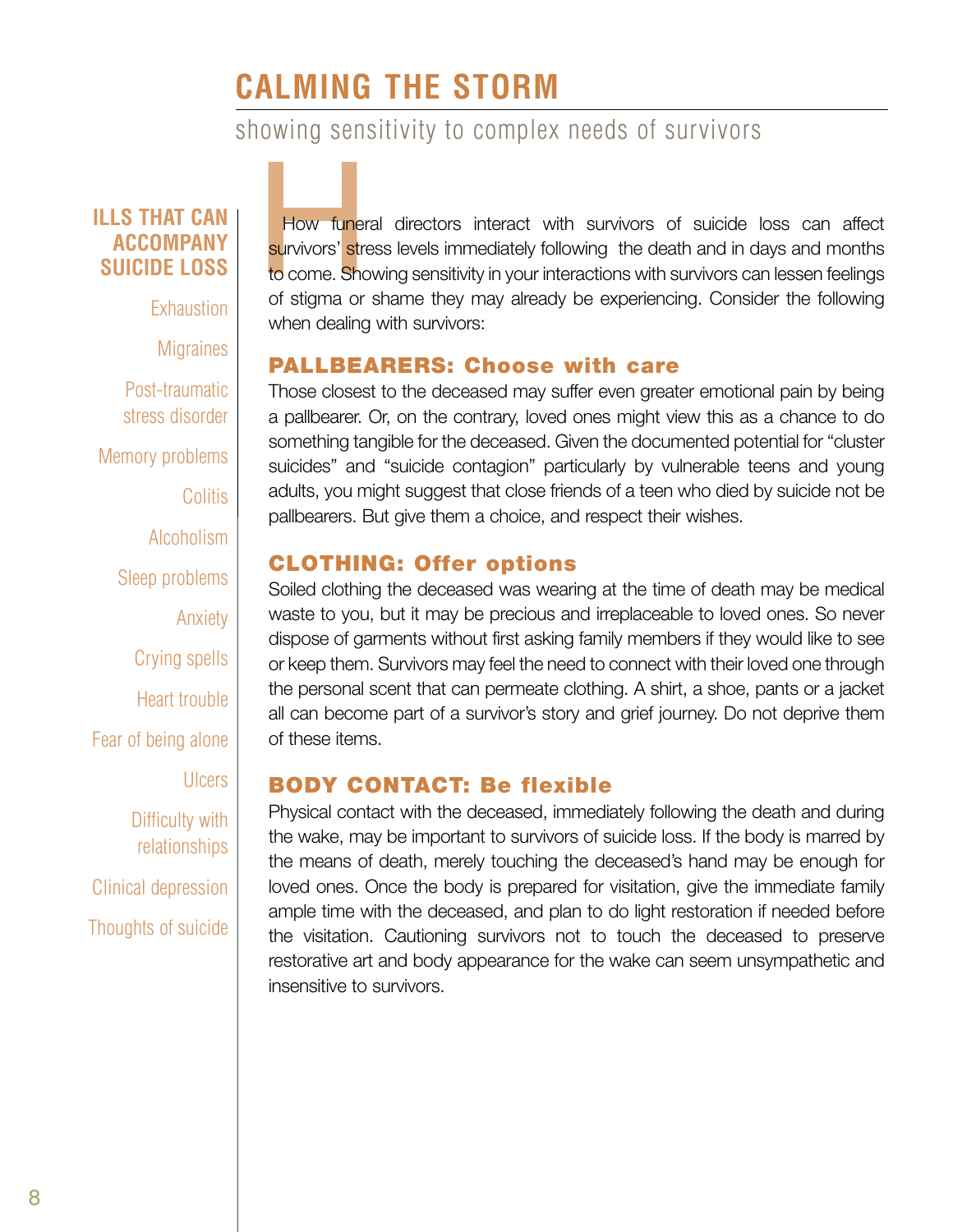

#### BREAK TIME: Vital and valued

As with other bereft individuals, survivors of suicide loss may be depleted emotionally and physically during visitation and the funeral service. Given the traumatic nature of suicide loss, it's vital that survivors have ample time to retreat from crowds and regroup. You may want to schedule a break between an afternoon and evening visitation so the bereaved can eat and rest. Be sure that water is available to survivors during the wake, as they may be dehydrated from tears shed.

#### ERRATIC BEHAVIOR: Show compassion

Be astute for signs of the bereaved exhibiting mental imbalance or being under the influence of drugs or alcohol. Show them compassion, even if their behavior is erratic, uneven and impacting interactions or decision making. Contact other family members or friends who can assist the bereaved. Let them know they are not alone. Allow them to tell the story of their loss and events preceding it. Those left behind may be coping in the early days as best they can, given their own vulnerabilities and struggles, compounded by their loss to suicide.

#### MENTAL ILLNESS: Inquire about

If you are concerned that a bereaved individual may be at risk for suicide, encourage him to seek professional help or to call a national crisis hotline such as 1-800-273-TALK. If the risk for suicide is acute (see FAQ on page 10 and sidebar on page 11), do not leave him alone. Contact someone on his behalf and suggest that he take the person at potential risk to an emergency room.

"I've seen family members come in after a suicide under the influence of alcohol or drugs. These people are struggling to come to terms with the death, its means and its sudden nature. Often I'll ask them if I can contact others to help them. I'll inquire if they're in a 12-step program like AA, Alcoholics Anonymous, and (suggest that they) can gain support from friends there."

**—30-YEAR CAREER FUNERAL DIRECTOR**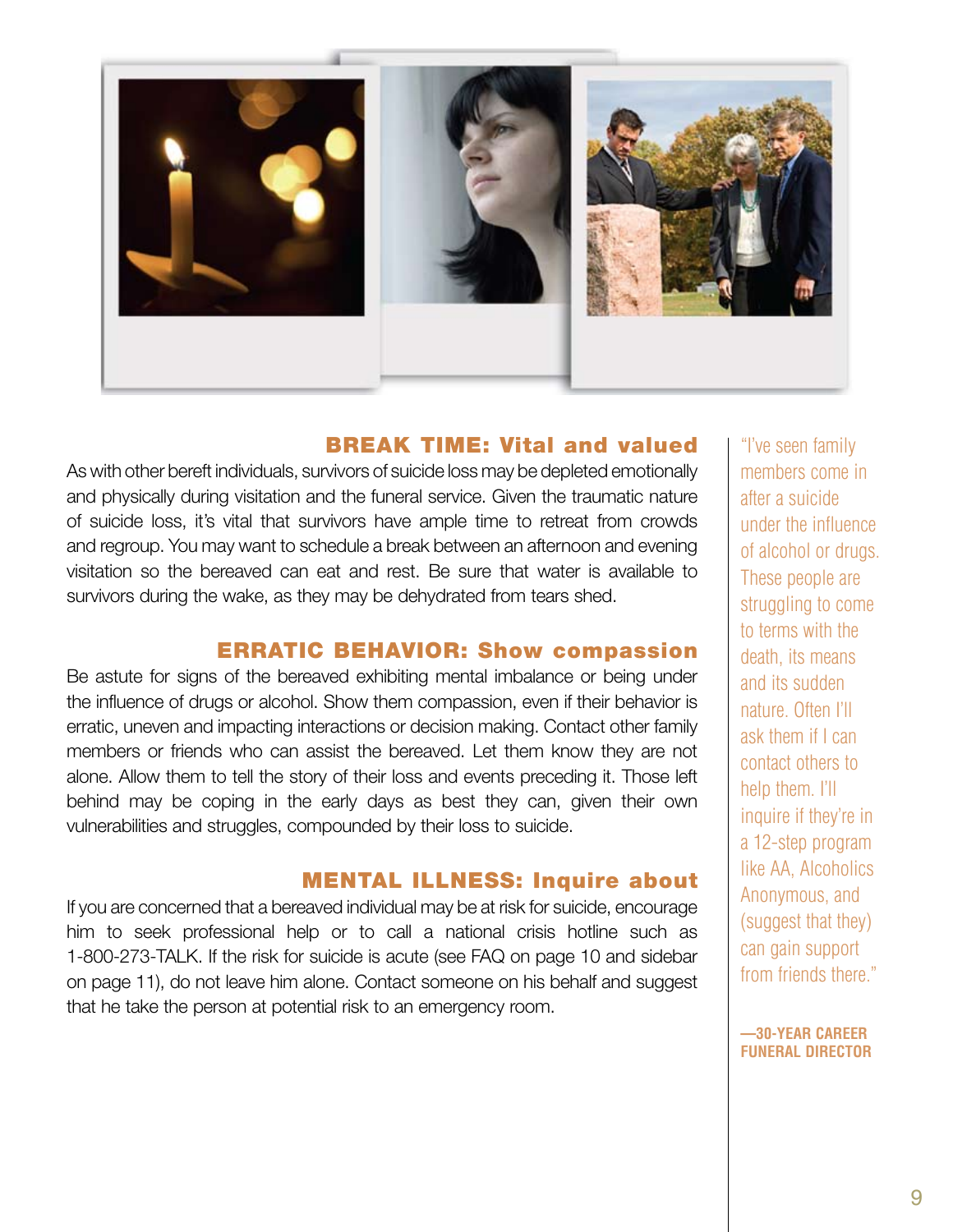## **FREQUENTLY ASKED QUESTIONS**

about suicide loss and its immediate aftermath

#### <span id="page-10-0"></span>**RELIEF MAY BE REAL**

Those who succumb to suicide may have placed heavy emotional and financial burdens on loved ones prior to death. So there may be a sense of relief when this person passes, a feeling that "perhaps this was for the best" and the deceased is at peace. It is not the role of funeral directors or others to judge, or to encourage loved ones to experience or acknowledge feelings of grief or profound sorrow that they simply don't have—and maybe never will.

#### **FAQ** Is it okay to talk about manner of death with those closest to the deceased?

Yes. Family members know that, by virtue of services you provide, you are well aware of how their loved one died—suffocation, gunshot, poisoning or other. But tread lightly in sharing details about their loved one's last moments. Although family might inquire as to whether their loved one suffered before dying, the coroner or medical examiner is best suited to discuss the cause of death and the deceased's last moments in detail.

#### **FAQ** How should I respond when survivors ask whether death by gunshot was accidental or a suicide?

The matter of "official cause of death" is something between the coroner, law enforcement and family members. Loved ones would not typically look to funeral directors to inform them that the cause of death was suicide; this is not the role that funeral directors play in the minds of survivors of suicide loss.

#### **FAQ** Doesn't it aid the grieving process to acknowledge the true cause of death?

It's not likely. In the days immediately following the death, survivors are grappling with a whole host of emotions and realities: (1) their loved one has died; (2) the death was sudden; (3) the death was violent; (4) it's unlikely they had time to say goodbye. It may be too much for these survivors of suicide loss to accept the additional reality that their loved one died by suicide, with deliberation. Sometimes family members will adamantly deny that the deceased died by suicide, and will even attempt to have death records altered to reflect the death as accidental. Whether this is helpful or not to their grief journey is not for funeral directors to determine or attempt to influence. Your pressing survivors of suicide loss to acknowledge the death was deliberate—particularly in those early days when you're servicing them—may only strengthen their denial and alienate them from comfort you can provide.

#### FAQ How should I respond when other people inquire about how the person died?

If the family is open about the death being a suicide, you can say the person died by suicide. If the family is not open about the manner of death, you might state only the cause of death, such as gunshot wound. Don't go into unnecessary detail, such as location of wound or method of injury.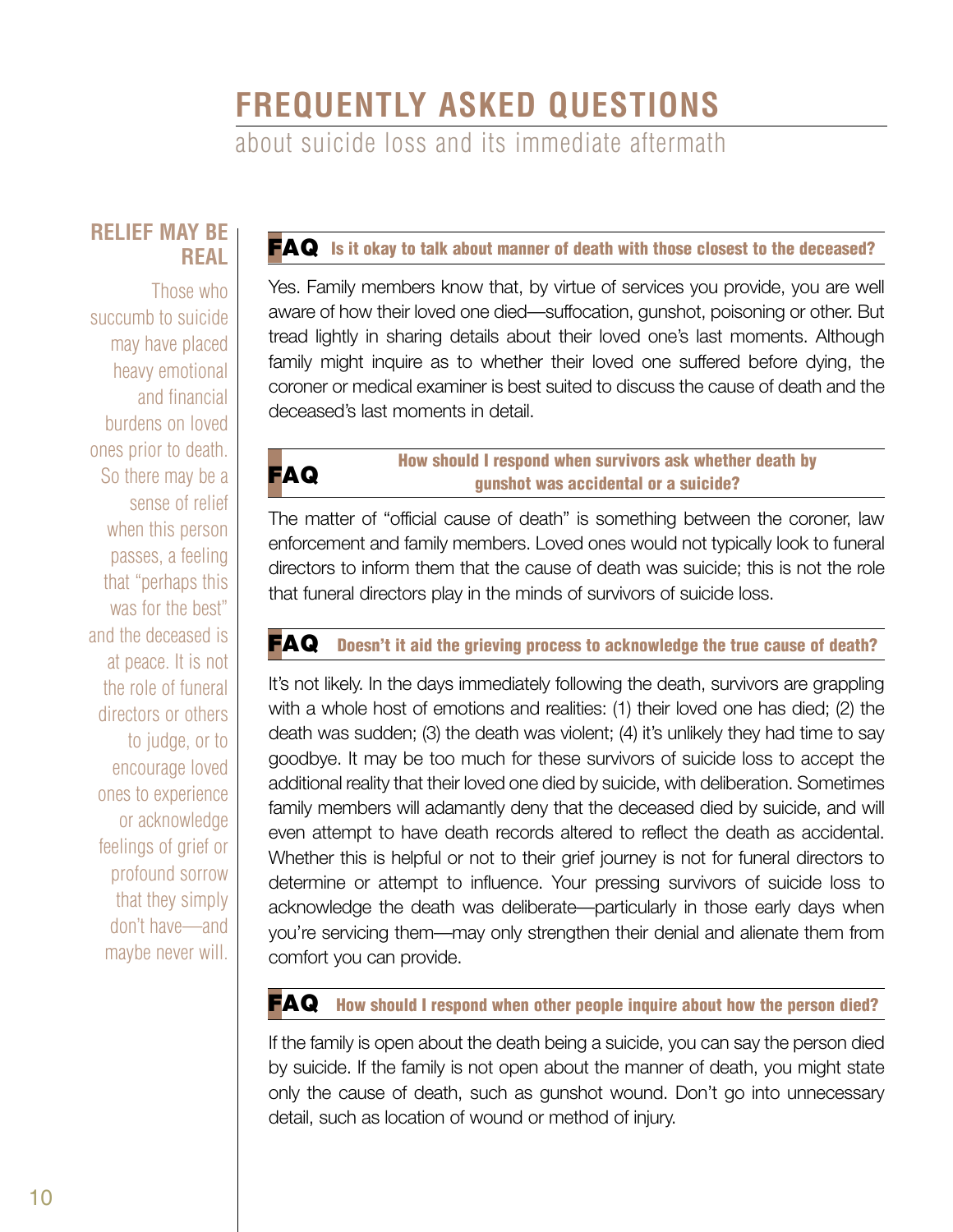#### **FAQ** Is it okay to acknowledge the death as self-inflicted in the obituary?

Yes, but only if the family supports this. Even when a family openly talks with you about the death being a suicide, that's different from putting it in writing in an obituary. While being more open about suicide and its causes can counter stigma surrounding it, survivors may be ill-equipped in those early days to be fully open about the manner of death. But if they are willing, noting that the departed "suffered from clinical depression" or another mental disorder can counter societal stigma about mental illness.

#### FAQ Should I be concerned that someone pre-planning his or her funeral arrangements may be considering suicide?

It is probably a rare event that someone pre-planning his funeral arrangements is preparing to kill himself, but it does happen. The problem is that there is no way to tell who is planning to die by suicide unless you ask. Knowing who is at risk and how to engage them is important. For example, someone who has had a significant loss, has any emotional or mental illness and/or substance use disorder, or has easy access to guns and lethal quantities of prescription drugs is at higher risk. To begin a discussion about suicide with someone who is pre-planning, explore the reasons for his or her pre-planning at this time. Absent a logical explanation, such as old age or a terminal illness, you should introduce the question of suicide in a non-judgmental way, for example: "Sometimes when people who appear to be relatively healthy pre-plan their funerals, it is because they are thinking about ending their own lives. I am wondering if it is possible that you have been thinking of ending your own life." If you have any concerns that someone is considering suicide, refer them to a local mental-health professional or the National Suicide Prevention Lifeline (NSPL) at 1-800-273-TALK (8255) (learn more on page 12), or contact a family member. If you are concerned about someone, even though he claims that he is not considering suicide, give him contact information for NSPL or a mental-health professional to use if he should need it in the future. Other resources are listed on pages 14-15.

#### **FAQ** How are young people affected by the suicide of a close friend or sibling?

Adolescents generally attempt suicide more often than other age groups, and vulnerable youths may be at higher risk following exposure to a suicide, directly through someone they know or indirectly through the media, word of mouth or the Internet.

#### **FAQ** Are there outreach services that I can refer survivors of suicide loss to?

You may want to suggest that bereaved individuals see their primary care physician, a member of the clergy or a mental-health professional to help cope with the trauma of suicide loss. Suicide bereavement support groups can also help in offering a "safe place" to share grief and experiences. You may also want to refer survivors of suicide to local and national organizations (see Resources section of this guide on pages 14-15).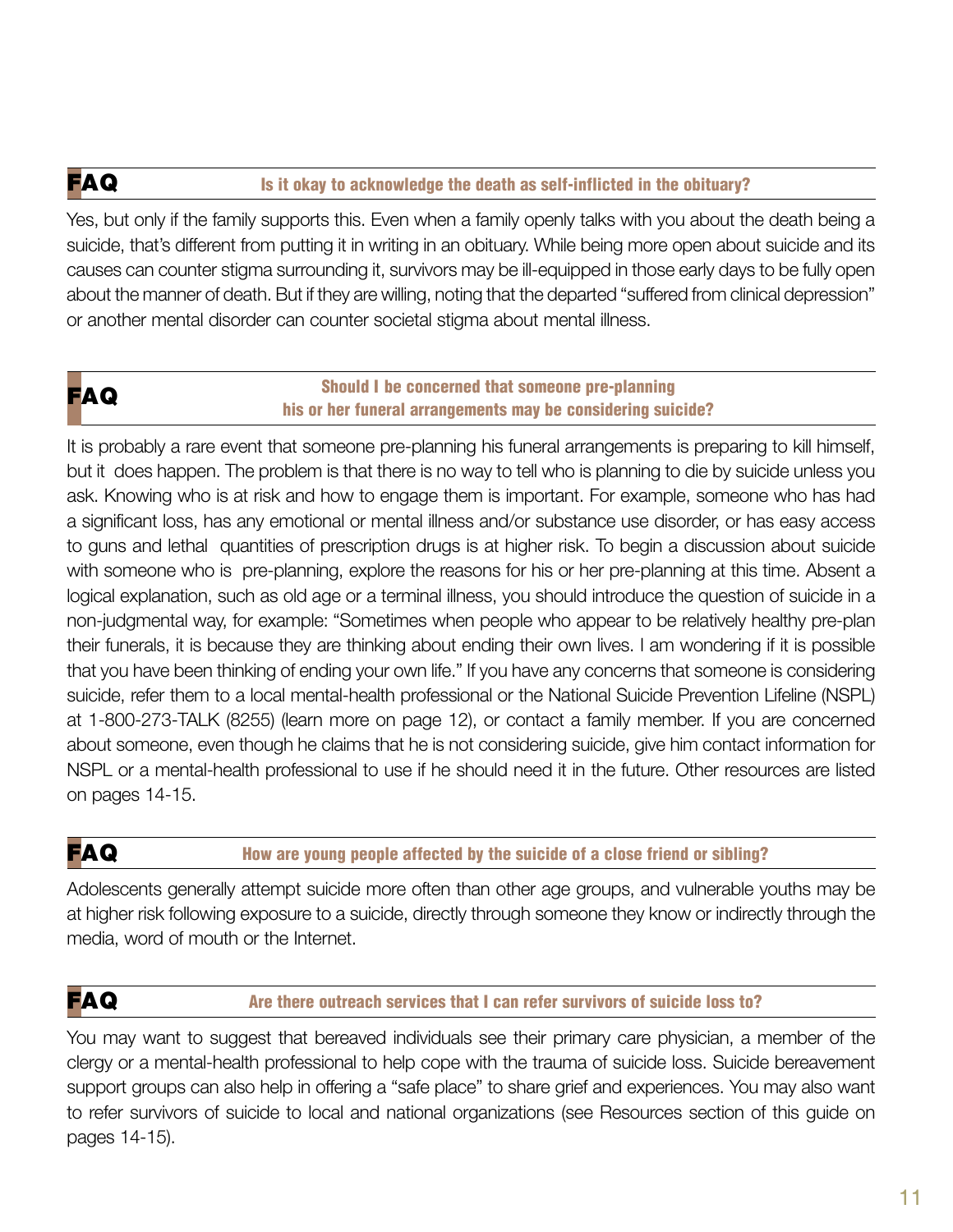## **SURVIVORS OF SUICIDE LOSS: AT INCREASED RISK**

Given the emotional pain of suicide loss, one would think those remaining would steer clear of suicide. But survivors can be at risk for suicide and may exhibit the red-flag behaviors below. You may wish to refer them to the National Suicide Prevention Lifeline at 1-800-273-TALK.

#### ACUTE RISK:

Talking about killing themselves

Actively seeking access to firearms, pills or other means

#### INDICATORS OF POTENTIAL FOR SUICIDE:

A past attempt

Mental illness and/or substance use disorder

Access to firearms

**Overwhelming** hopelessness

Extreme anxiety or agitation

Profound mood changes

Reckless and risky behaviors

Extreme anger, rage or revenge seeking

Isolating from others

Feeling trapped

# **With help comes hope NATIONAL** EVENTIOI **LIFELINE**™ **I-800-273-TALK** www.suicidepreventionlifeline.org

Help is available for you or someone you care about, 24-7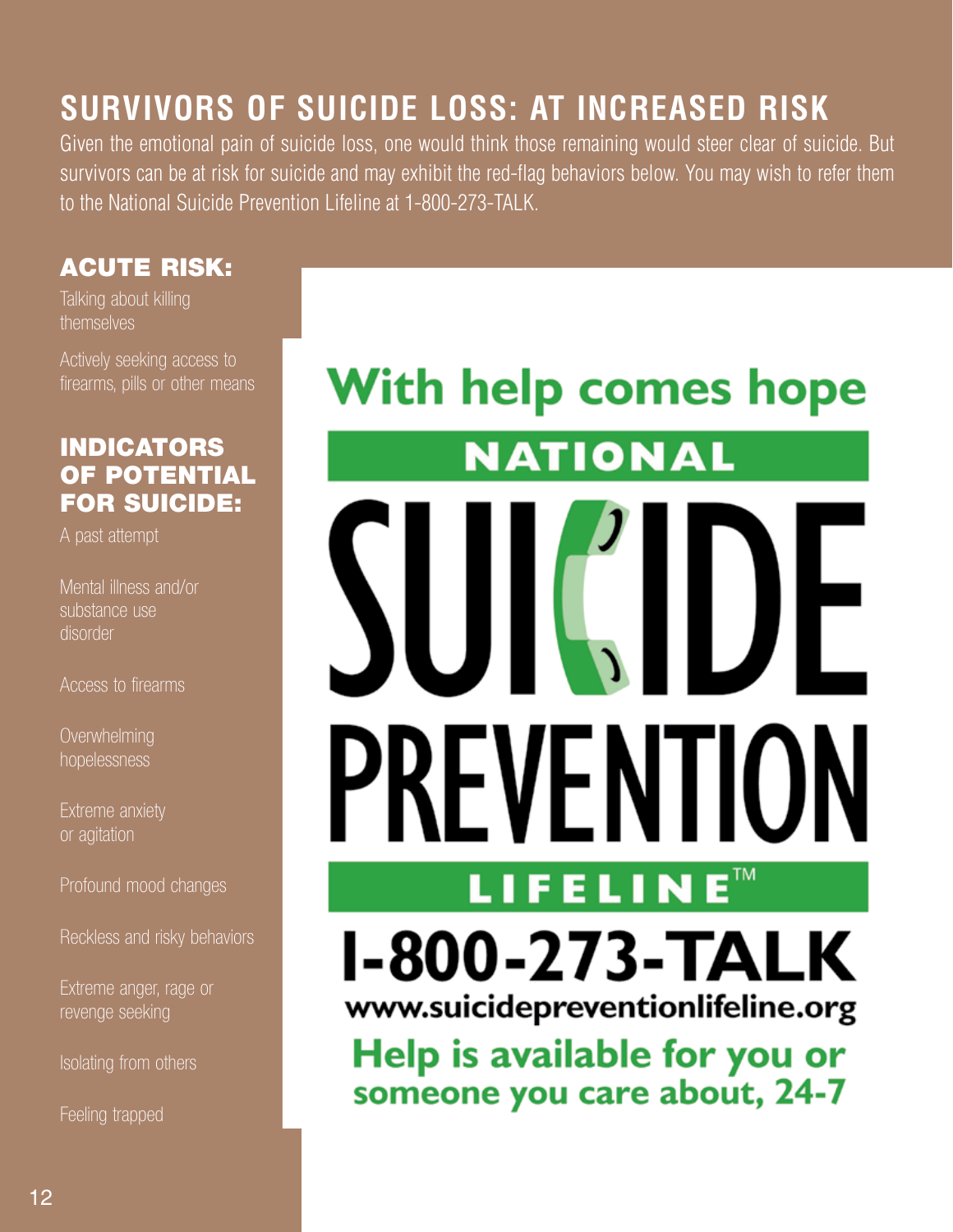## **COMPASSION FATIGUE**

<span id="page-13-0"></span>tending to those in need—yourself first and foremost

A suicide may be a personal act, but its effects ripple through society, including those closest to the deceased, and those tending to its aftermath. This includes funeral directors, well accustomed to serving people in the throes of intense emotional distress.

Given the profound nature of suicide and the complex bereavement it provokes, survivors may direct anger and blame at those who work in funeral services. Suicide, by its very nature, may take an emotional toll not only on survivors but funeral directors and staff. This toll can add to stress, which if not addressed, may lead to compassion fatigue and burnout in caregivers.

So it's important for those in the funeral services arena to take good care of themselves so they can remain empathetic, supportive and effective—even when faced with serving families affected by suicide.

To guard against compassion fatigue or burnout, take care not to eliminate the very things that can revitalize you. Here are some suggestions for managing stress and difficult emotions:

- $\sqrt{\ }$ Eat healthier food and eliminate junk food from your diet.
- re-energize yourself. Take a leisurely walk or exercise vigorously to reduce stress and
- **►** Embrace physical activity such as golf, bowling or running.
- **►** Spend quiet time alone for self-reflection.
- $\blacktriangleright$  Make time for meaningful conversation with family or close friends every day.
- $\sqrt{\ }$  Rediscover former hobbies such as music, reading or gardening.
- $\sqrt{\ }$ Be kind to your body and spirit by getting enough sleep.
- $\sqrt{\ }$  Take time off, even a day or two, to recharge and replenish.
- $\overline{\mathsf{L}}$  Listen to music on your car radio or at home instead of watching television.
- $\overline{\mathsf{v}}$  Use your computer to play a round of solitaire or laugh at some online jokes.
- **∕ Practice yoga or meditation in a class or on your own.**
- $\blacktriangleright$  Play with your pet.
- $\blacktriangleright$  Ask for help if you need assistance managing daily activities.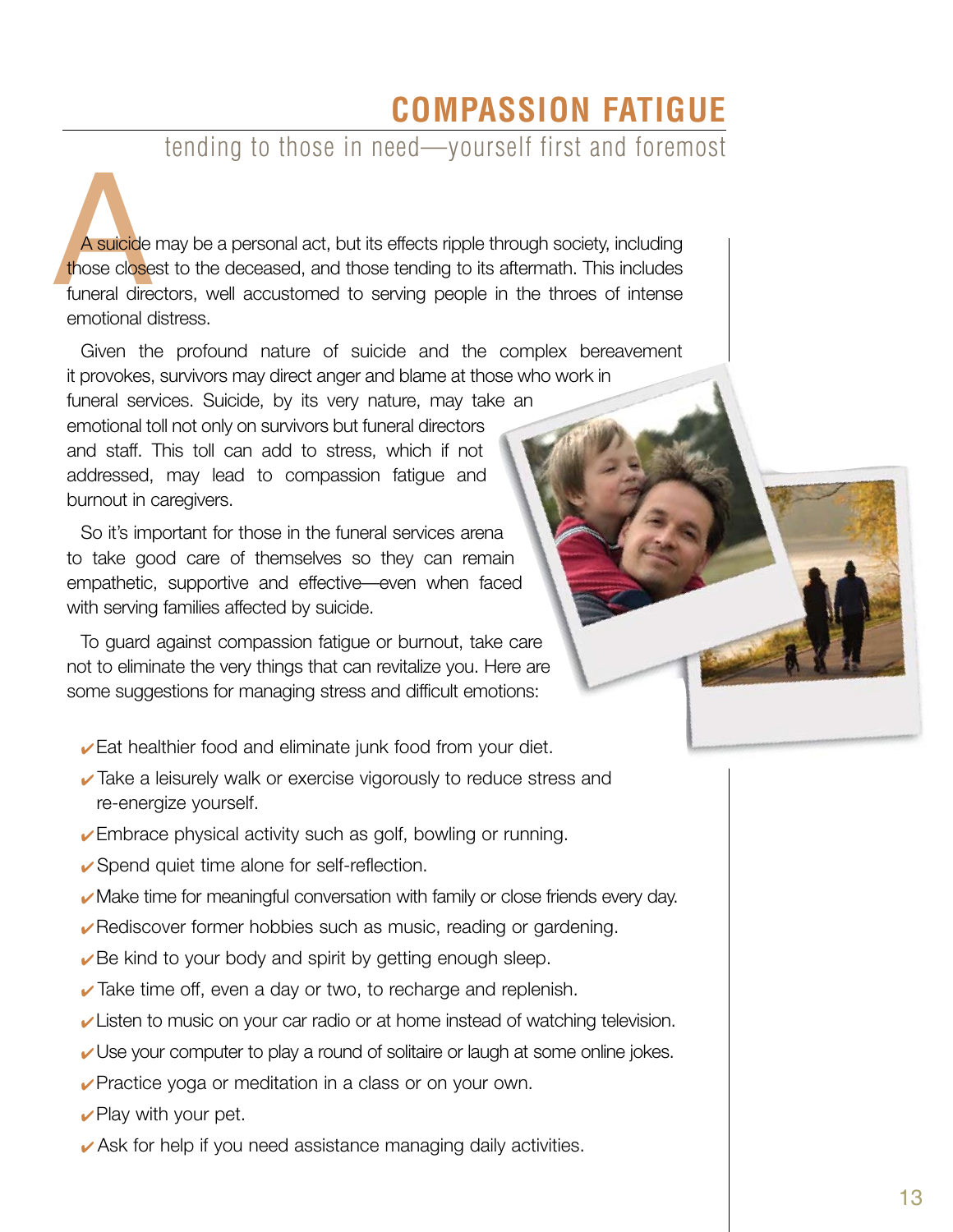## <span id="page-14-0"></span>**RESOURCES**

## boosting your value through enhanced services

#### **FOR YOU**

#### Suicide Prevention Resource Center (SPRC)

Prevention support, resources and training to assist suicide prevention practitioners, individuals and communities.

<http://www.sprc.org>

#### Suicide Prevention Action Network USA (SPAN USA)

State, local and national organizations. Co-sponsors the annual national "Healing After Suicide" conference with AAS. <http://www.spanusa.org>

#### Coming to Terms with Suicide

From the National Funeral Directors Association. <http://www.nfda.org/page.php?pID=193>

#### National Strategy for Suicide Prevention (NSSP) (2001)

Suicide facts and statistics, frequently asked questions, and information on what our country is doing to counter the major public health threat that suicide poses. From the U.S. Department of Health and Human Services.

<http://www.mentalhealth.samhsa.gov/suicideprevention/strategy.asp>

#### NAMI-NH's Frameworks Youth Suicide Prevention Project: Postvention

Community Response to Suicide. For funeral directors and others seeking training in this comprehensive, community-focused, and evidence-based public health model. [http://www.naminh.org/documents/funeraldirspostvention10\\_000.pdf](http://www.naminh.org/documents/funeraldirspostvention10_000.pdf)

#### **FOR YOUR CLIENTS**

#### National Suicide Prevention Lifeline

1-800-273-TALK (8255)

A 24-hour, toll-free suicide prevention service available to anyone in suicidal crisis. Those needing help are routed to the closest possible crisis center in their area. Call for yourself, or someone you care about.

<http://www.suicidepreventionlifeline.org>

#### American Association of Suicidology (AAS)

Dedicated to the understanding and prevention of suicide, with resources and listing of support groups. Co-sponsors annual national "Healing After Suicide" conference with SPAN USA. <http://www.suicidology.org>

#### American Foundation for Suicide Prevention (AFSP)

Supports research, education and treatment programs aimed at the prevention of suicide; includes resources for survivors of suicide loss. Website includes support groups, National Survivors of Suicide Day, Survivor Outreach Program, resources and materials, survivor research. <http://www.afsp.org>

#### SAMHSA, the Substance Abuse and Mental Health Services Administration

A public health agency within the U.S. Department of Health and Human Services that is responsible for improving the accountability, capacity and effectiveness of the nation's substance abuse prevention, addictions treatment, and mental health services delivery system. <http://www.samhsa.gov>



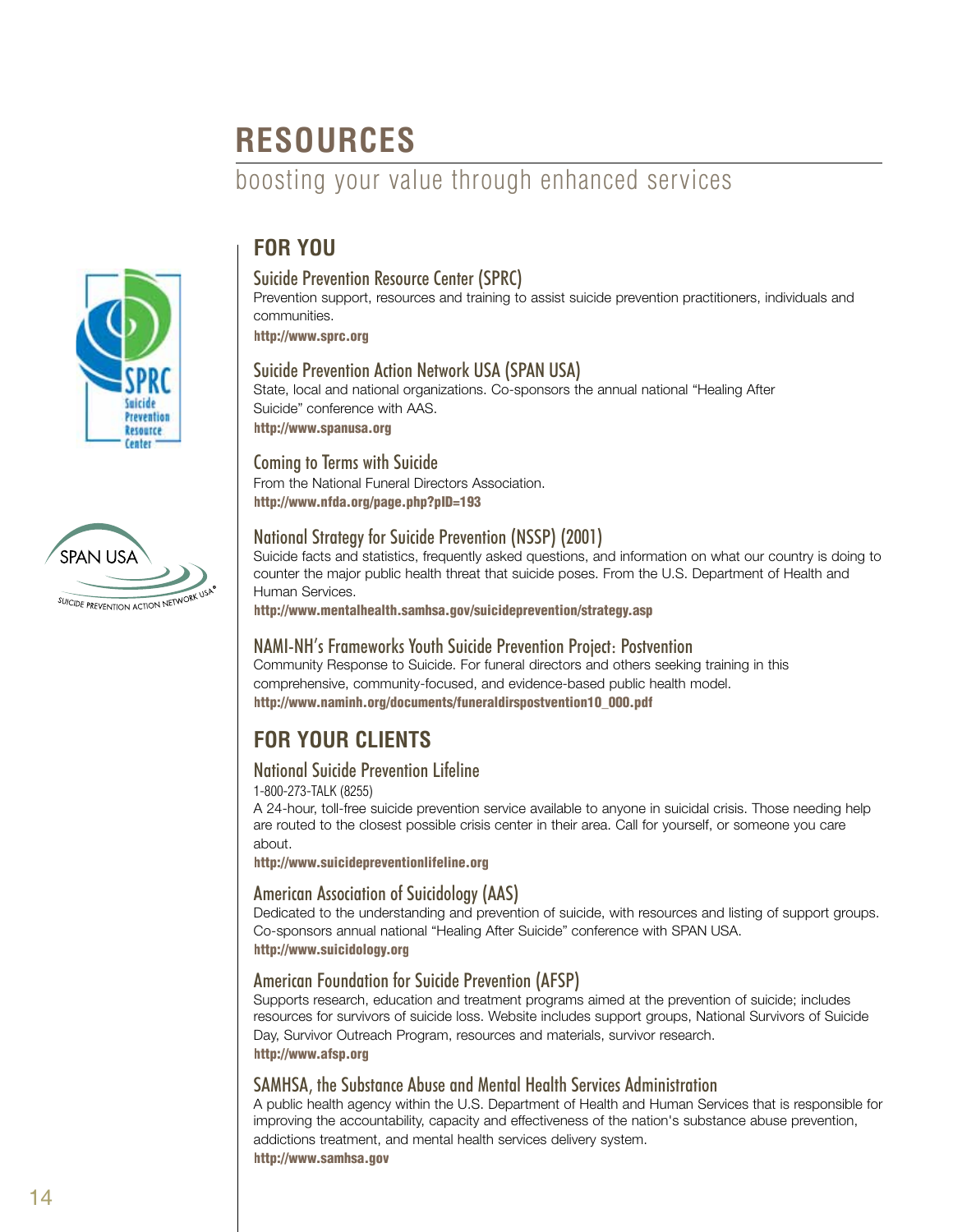## **MORE RESOURCES**

enriching your understanding of suicide loss

#### National Institute of Mental Health (NIMH)

The nation's mental health research agency, charged with reducing the burden of mental and behavioral disorders through research on mind, brain, and behavior. <http://www.nimh.nih.gov>

#### National Institute on Drug Abuse (NIDA)

The mission of the National Institute on Drug Abuse is to lead the nation bringing the power of science to bear on drug abuse and addiction.

<http://www.nida.nih.gov>

#### **RECOMMENDED READING**

Adolescent Suicide: Assessment and Intervention By Alan L. Berman, David A. Jobes and Morton M. Silverman 2005 APA Books, Washington, DC, ISBN-10: 1591471931, ISBN-13: 978-1591471936

After a Suicide: Recommendations for Religious Services and Other Public Memorial Observances By Suicide Prevention Resource Center

2005 Education Development Center, Inc., Newton, MA http://www.sprc.org/library/aftersuicide.pdf

But I Didn't Get to Say Goodbye: For Parents and Professionals Helping Child Suicide Survivors By Barbara Rubel 2000 Griefwork Center, Inc., Kendall Park, NJ, ISBN-10: 1892906007, ISBN-13: 978-1892906007

Children of Jonah: Personal Stories by Survivors of Suicide Attempts By James T. Clemons 2001 Capital Books, Inc., Sterling, VA, ISBN-10: 1892123541, ISBN-13: 978-1892123541

My Son, My Son: A Guide to Healing After Death, Loss, or Suicide By Iris Bolton 1991 Bolton Press, Atlanta, GA, ISBN-10: 0961632615, ISBN-13: 978-0961632618

My Uncle Keith Died By Carol Ann Loehr, Julianne Cosentino, and James Mojonnier 2006 Trafford Publishing, Victoria, BC, Canada, ISBN-10: 142510262X, ISBN-13: 978-1425102623

Someone I Love Died By Suicide by Doreen Cammarata, Michael Ives Volk, and Leela Accetta 2001 Grief Guidance, Inc., Palm Beach Gardens, FL , ISBN-10: 0970933290, ISBN-13: 978-0970933294

Touched By Suicide: Hope and Healing After Loss By Michael F. Myers and Carla Fine 2006 Gotham Books, Penguin Group (USA) Inc., New York, NY, ISBN-10: 1592402283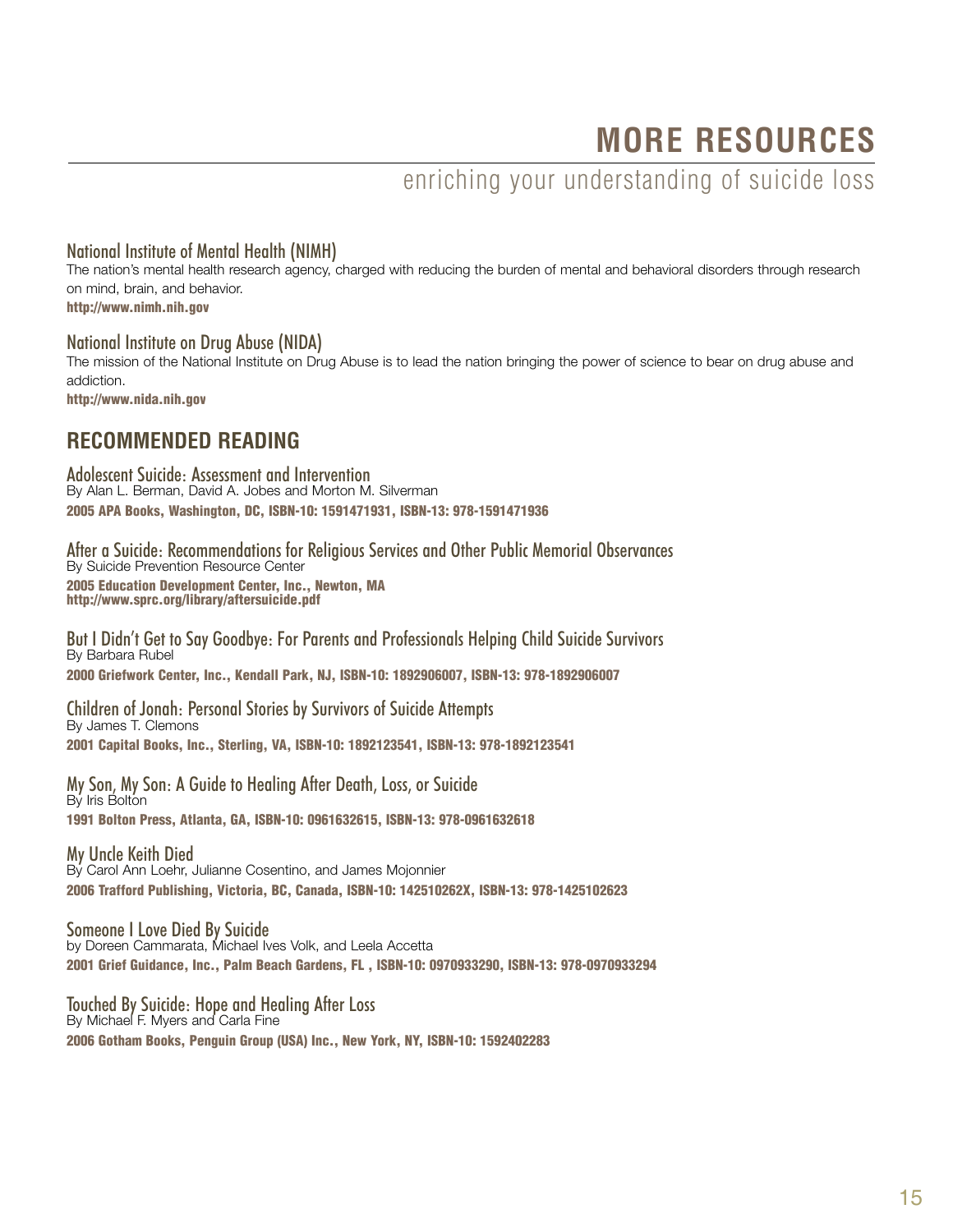## **REFERENCES**

- factors for adolescent suicide. Journal of the American Academy of Child & Adolescent Brent, D. A., Baugher, M., Bridge, J., Chen, T., & Chiappetta, L. (1999). Age- and sex-related risk Psychiatry, 38(12), 1497-1505.
- Centers for Disease Control and Prevention. (2009). Web-based Injury Statistics Query and Reporting System (WISQARS). Retrieved January 29, 2009, from [http://www.cdc.gov/ncipc/wisqars/.](http://www.cdc.gov/ncipc/wisqars)